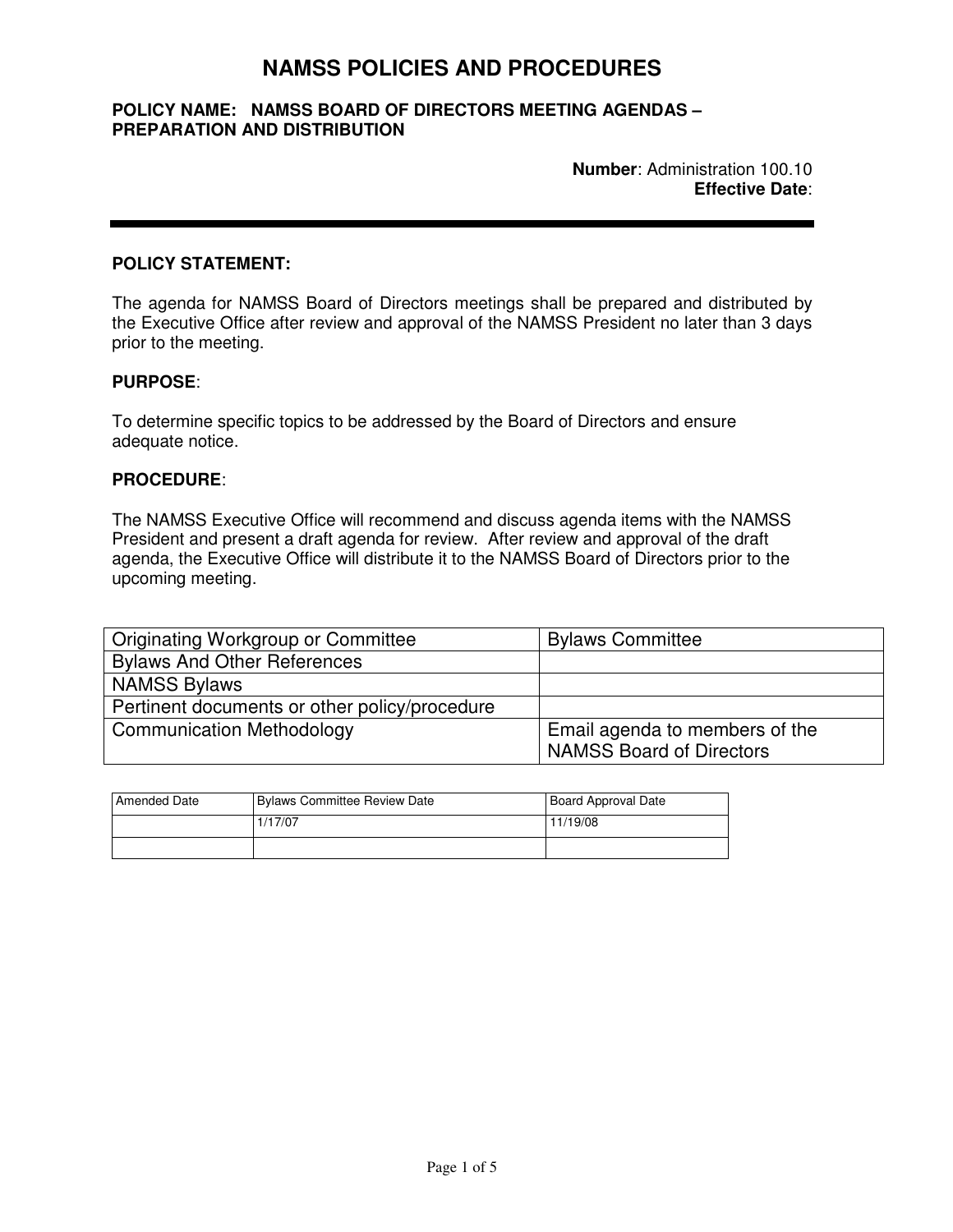#### **POLICY STATEMENT:**

The Board shall establish a schedule of regular meetings for the fiscal year. **PURPOSE**:

To determine the scheduling, frequency and location of meetings, and the process used for requesting special Board meetings.

- 1. Face to face Board meetings are held at least three times per year including, once in conjunction with the annual meeting of state leaders and NAMSS Board and once in conjunction with the Annual NAMSS Conference and Exhibition.
- 2. Conference call meetings may be scheduled by the Executive Committee as needed.
- 3. A special meeting of the Board of Directors may be called by a majority of the Executive Committee or by the written request of any eight (8) voting Directors. The President may determine if the special meeting will be conducted face-to-face or by conference call.
- 4. Notice of any regular or special meeting of the Board of Directors shall be given at least ten (10) days prior to the meeting.

| Originating Workgroup or Committee            | <b>Bylaws Committee</b>                                                                                        |
|-----------------------------------------------|----------------------------------------------------------------------------------------------------------------|
| <b>Bylaws And Other References</b>            |                                                                                                                |
| <b>NAMSS Bylaws</b>                           | Article 7, Section 5                                                                                           |
| Pertinent documents or other policy/procedure |                                                                                                                |
| <b>Communication Methodology</b>              | Printed and email notices will be<br>extended to Board members at least<br>10 days prior to scheduled meetings |

| <b>Amended Date</b> | Bylaws Committee Review Date | Board Approval Date |
|---------------------|------------------------------|---------------------|
|                     | 1/17/07                      | 11/19/08            |
|                     |                              |                     |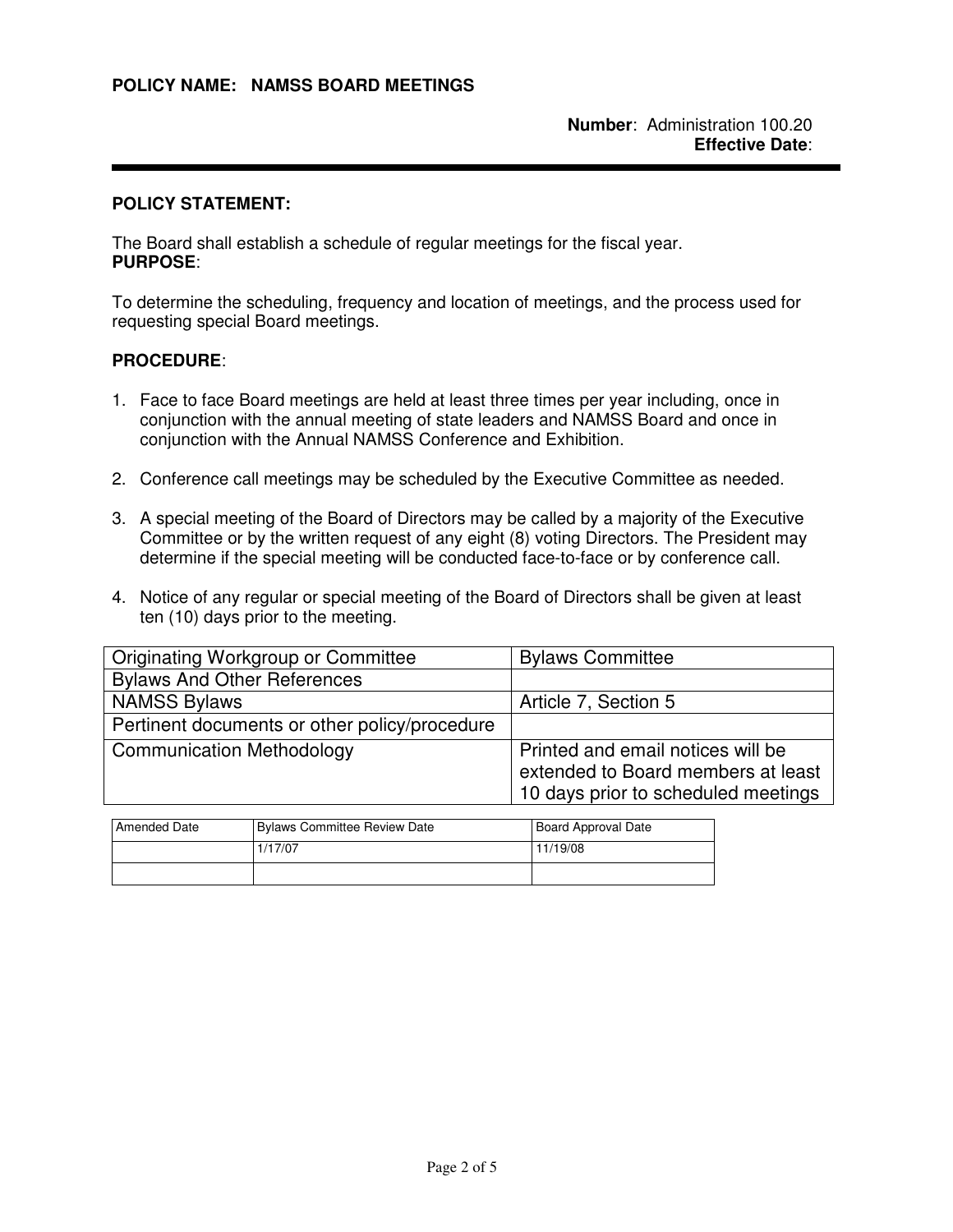# **POLICY NAME: PARLIAMENTARY AUTHORITY**

## **POLICY STATEMENT:**

The Board of Directors shall establish the parliamentary authority for conducting the business of NAMSS.

# **PURPOSE**:

To ensure the orderly conduct of business by the NAMSS Board, its committees, and assigned work groups.

- 1. General rules applicable to all meetings.
	- A. All members have equal rights, privileges and obligations within the parameters of the Bylaws
	- B. The majority vote decides. Unless otherwise stipulated by the Bylaws or policies
	- C. Full and free discussion of every proposition presented for decision is an established right of members
	- D. All meetings must be characterized by fairness and good faith
- 2. For committees/task forces of less than twenty (20) members, with the exception of the Board of Directors, it is not necessary to follow formal rules of order unless the Committee Chair or Board of Directors deems it. For example:
	- A. Members are not required to obtain the floor and can make motions or speak while seated
	- B. Motions need not be seconded
	- C. There is no limit to the number of times a member can speak to a question, and motions to close or limit debate generally should not be entertained (unless the group has adopted a rule to the contrary)
	- D. The chair need not rise while putting questions to vote or speaking
	- E. Subject to rule or custom within the particular group, the chair usually can make motions and usually votes on all questions
- 3. For committees/task forces larger than twenty (20) members and the Board of Directors, the rules contained in the most current edition of *Robert's Rules of Order (Newly* Revised), shall govern conduct of the meeting. The NAMSS Secretary shall serve as Parliamentarian.

| Originating Workgroup or Committee            | <b>Bylaws Committee</b> |
|-----------------------------------------------|-------------------------|
| <b>Bylaws And Other References</b>            |                         |
| <b>NAMSS Bylaws</b>                           | Article 7, Section 8    |
| Pertinent documents or other policy/procedure |                         |
| <b>Communication Methodology</b>              |                         |

| <b>Amended Date</b> | Bylaws Committee Review Date | <b>Board Approval Date</b> |
|---------------------|------------------------------|----------------------------|
|                     | 1/17/07                      | 11/19/08                   |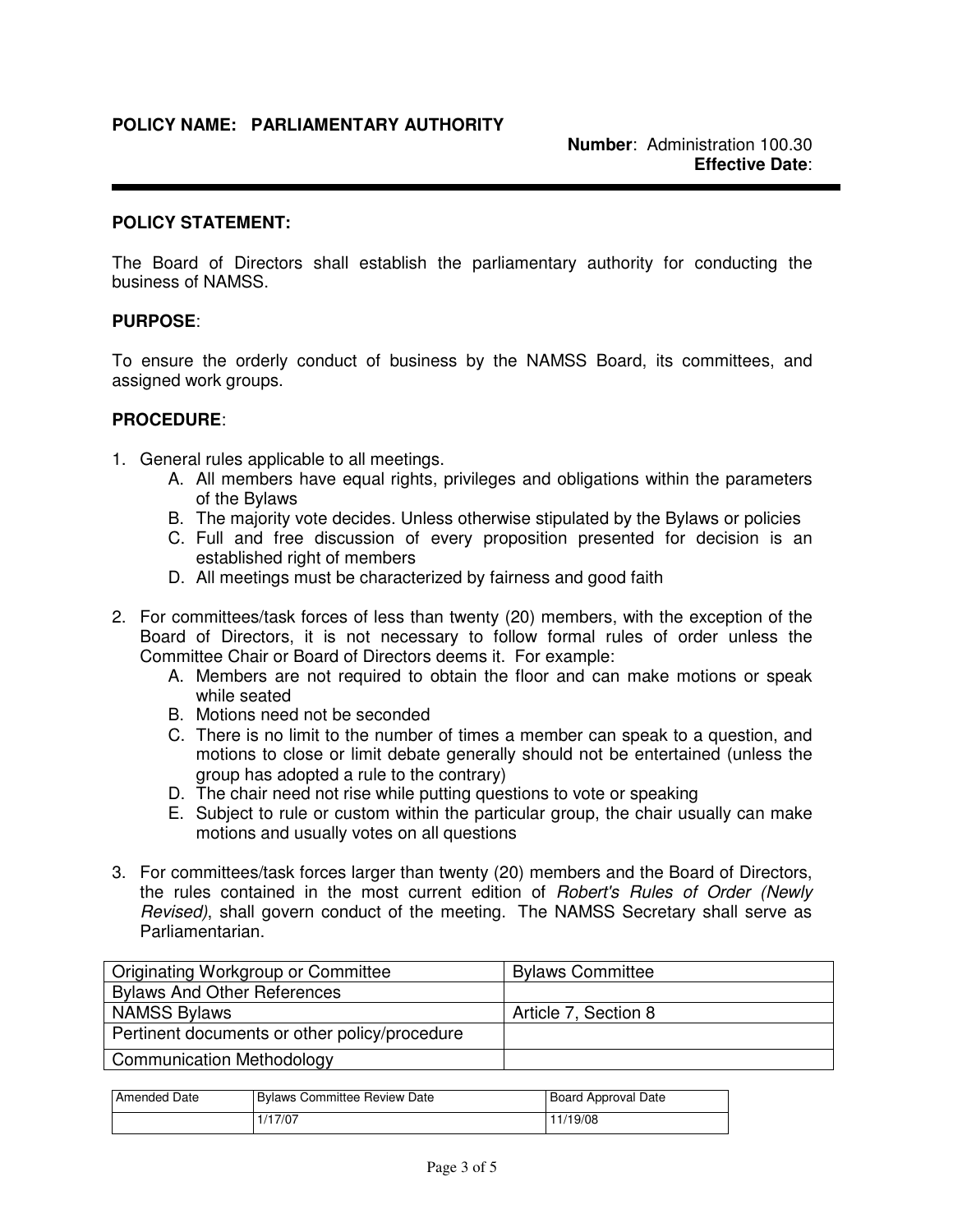# **POLICY STATEMENT:**

Any Director or Officer may be removed from office by an affirmative vote of eight (8) voting members of the Board of Directors whenever in the Board's judgment the best interests of NAMSS will be served by such removal. Any Director or Officer who has been recommended for removal shall be entitled to reasonable advance notice of the basis for same and the opportunity to submit a response to the Board prior to the Board's action on the matter.

# **PURPOSE:**

To delineate a process for removing Officers or Directors who are unable or unwilling to perform the functions and responsibilities of the position.

- 1. Requests to remove an individual from office must be made in writing and include documentation to support the premise that the best interests of NAMSS would be served by the removal of the individual from the Board.
- 2. Upon receipt of the request, the Board shall take action on the request at either a special meeting (face-to-face or conference call) or its next regularly scheduled meeting and shall consider whether the best interests of NAMSS will be served by removal of this individual.
- 3. The individual who is the subject of the request shall be allowed to provide documentation to refute the request and present that information to the Board. After presenting the refutation and addressing any questions of the Board members, the individual will be excused from the meeting.
- 4. After careful consideration of the facts, a written vote, or a roll call vote for a conference call meeting, for removal shall be taken. Removal from office may be undertaken only when eight (8) or more of the voting members agree to such action.
- 5. The individual will be promptly notified of the action taken by the Board.

| Originating Workgroup or Committee            | <b>Bylaws Committee</b> |
|-----------------------------------------------|-------------------------|
| <b>Bylaws And Other References</b>            |                         |
| <b>NAMSS Bylaws</b>                           | Article 7, Section 9    |
| Pertinent documents or other policy/procedure |                         |
| <b>Communication Methodology</b>              |                         |

| <b>I</b> Amended Date | Bylaws Committee Review Date | Board Approval Date |
|-----------------------|------------------------------|---------------------|
|                       | /17/07                       | ! 1/19/08           |